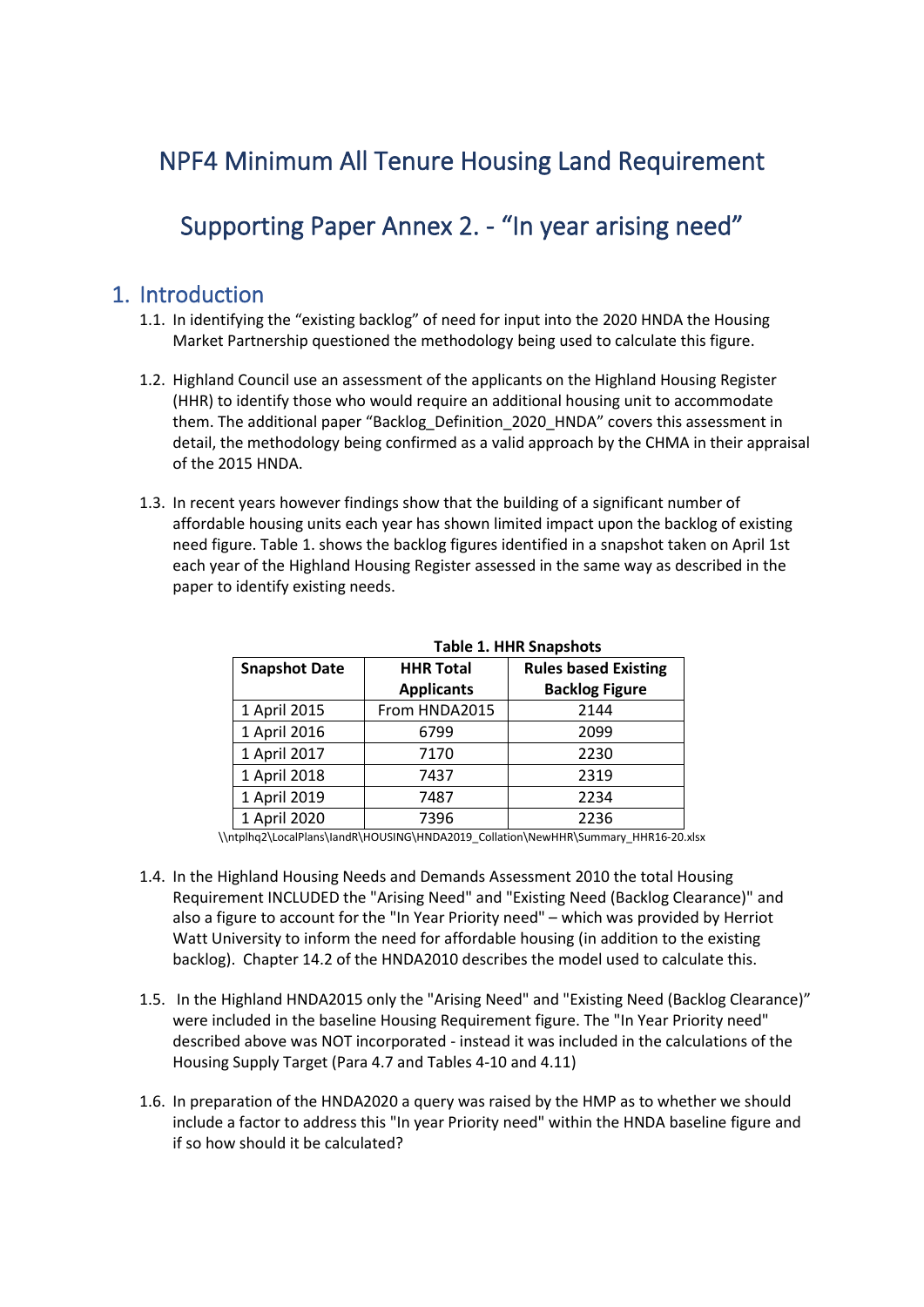- 1.7. Options identified included:
	- Include this factor as part of the baseline HNDA figure
	- Include as a component/adjustment to calculate the "Housing Land Requirement"
- 1.8. This approach to this component was queried with the CHMA and the NRS Housing Analysis team who identified that we would need to confirm in the HNDA that:
	- There is an unprecedented level of need, that exceeds historic trends, and is therefore not captured in the projections or…
	- The need was never being met by the current system, in this case we would be predicting the current shortfall to continue or…
	- Policy/affordability etc. has recently changed in a way that makes household formation less responsive to need
- 1.9. These points are all considered to apply that the existing need is not being addressed, is not currently being met by the current system (i.e. the level of delivery of affordable housing) and we have significant changes to affordability.

## 2. Delivery of Affordable Housing in Highland Council Area

2.1. Recent delivery of housing stock is illustrated in the following table:

|                       | <b>Affordable Housing Supply</b> |     |                                   |                                   |                    |
|-----------------------|----------------------------------|-----|-----------------------------------|-----------------------------------|--------------------|
|                       |                                  |     | <b>Other</b><br><b>Affordable</b> | <b>Total</b><br><b>Affordable</b> | <b>HC Area ALL</b> |
| <b>Financial Year</b> | <b>RSL</b>                       | HС  | <b>Schemes</b>                    | <b>Delivery</b>                   | <b>Completions</b> |
| 2013/14               | 82                               | 125 | 165                               | 372                               | 873                |
| 2014/15               | 92                               | 193 | 176                               | 461                               | 921                |
| 2015/16               | 100                              | 118 | 215                               | 433                               | 817                |
| 2016/17               | 50                               | 131 | 238                               | 419                               | 789                |
| 2017/18               | 124                              | 110 | 232                               | 466                               | 981                |
| 2018/19               | 259                              | 162 | 254                               | 675                               | 1280               |
| 2019/20               | 215                              | 141 | 204                               | 560                               | 1361               |

**Table 2. Affordable Housing Supply**

Source:<https://www.gov.scot/policies/more-homes/affordable-housing-supply/>

- 2.2. With total affordable delivery across ALL approaches including council, Registered Social Landlords (RSL's) and through Mid-Market Rent, shared ownership and other suppliers falling under this definition – delivery in the Highland Council Area has ranged from 372 to 675 in any single Financial Year. This averages 484 per year between 2013/4 to 2019/20.
- 2.3. The HNDA in 2015 identified a need of 562 per year in Social and Below Market Rent Tenures from 2015 to 2019 which was calculated using a target of clearing an existing need backlog of 2144 backlog over 10 years.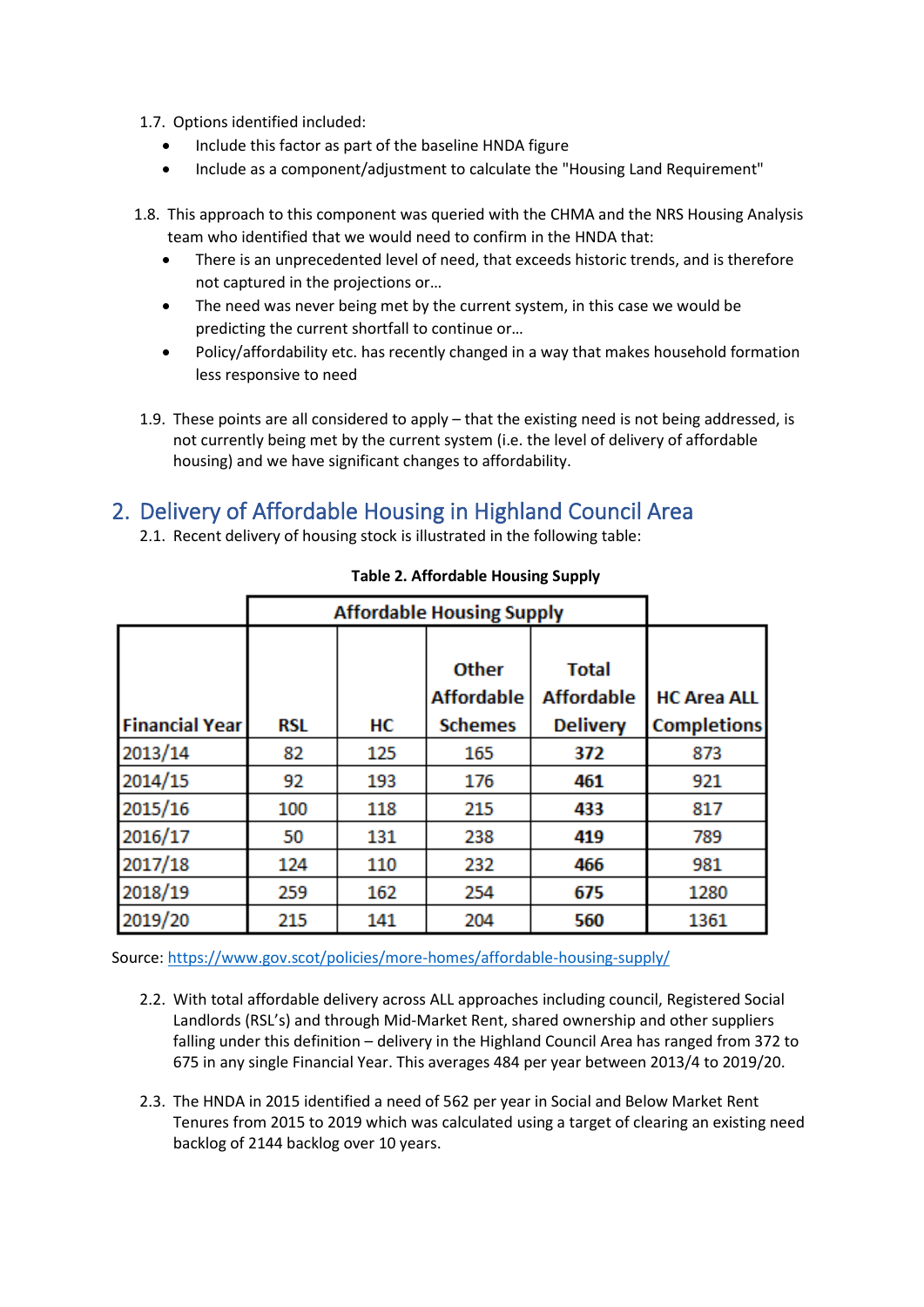- In this 2015/6 to 2019/20 period we delivered at an **average of 510 per year** so the 5 year total need of 562\*5=2,810 was met by a delivery of 2550 "affordable" units (as identified in the Scottish Government More Homes reports.)
- In this same period the priority need backlog figure **rose** from 2144 in Year 2015 to 2236 in 2020
- This suggests that the numbers of "affordable units" delivered were not high enough to clear any of the backlog identified (and in fact an increase in backlog was recorded).

2.4. We next need to question the reasons for failure to reduce the backlog.

- Was the backlog figure that was identified appropriate?
- Is there a missing unseen need?
- Is there unprecedented need not seen from the trend based projections?

### 3. Analysis of new applicants within the year

3.1. To explore this area further we looked in detail into lettings made to applicants on the HHR over a three year period. The assessment of these applicants against the rules used to quantify the backlog of need was also considered and found that in each of the last three complete years around an additional 1000 applicants who would have qualified under theses rules used to assess backlog of need have appeared within the year on the Highland Housing Register (HHR).

| <b>Financial Year</b> | <b>New applicants</b> |
|-----------------------|-----------------------|
| 2016/17               | 992                   |
| 2017/18               | 1067                  |
| 2018/19               | 996                   |

#### **Table 3. New applicants on Highland Housing Register**

- 3.2. This is in a time when additional affordable stock numbers of 419, 466 and 675 have been delivered. A number of these applicants are successfully housed within the year, along with some of those who actually appeared on the snapshot taken (on 1st April each year) to quantify the backlog. Some applicants drop off the list within any year (find housing elsewhere, some no longer qualify by the next snapshot date) but this analysis attempted to estimate how many additional households who would qualify against the backlog assessment appeared "in year".
- 3.3. A single year (FY 2018/19) of data was analysed in depth (Appendix A.) to understand the position of those being housed. Taking the "Existing need" applicants (those considered as part of the existing need for HNDA purposes) there were 2319 at the 1st April snapshot taken at the start of the year (31.2% of the total HHR).
- 3.4. Of all those housed by Highland Council and RSLs in the year around 32% are from the backlog identified at the 1st April snapshot. The remainder are either "arising in the year" – and would be considered as part of the backlog if assessed against the qualifying rules (23%) or are not considered part of this priority group.
- 3.5. The position varies widely across the 10 Housing Market Areas (HMAs) in Highland Council area, typically this is very dependent upon availability of appropriate and vacant housing stock: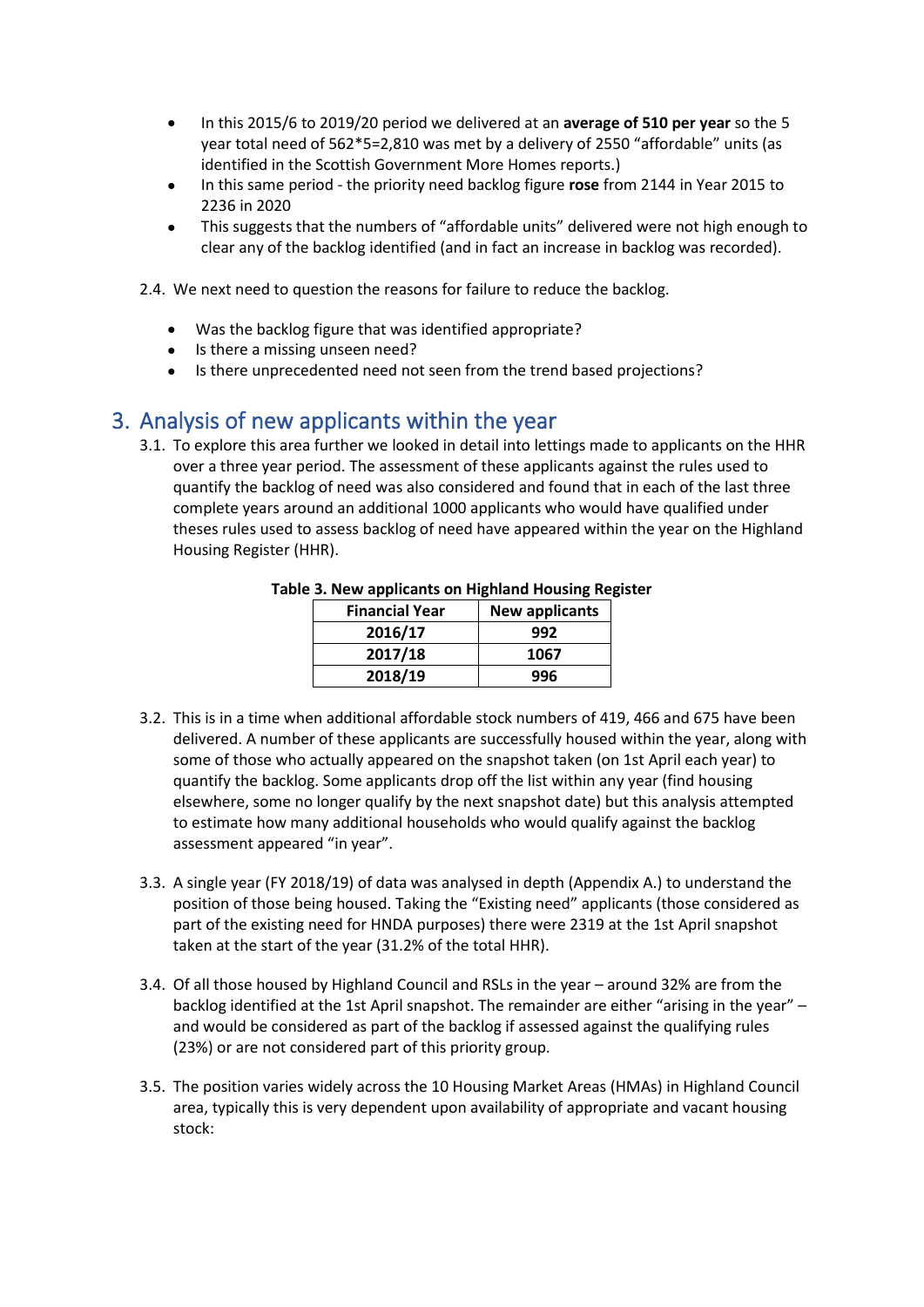- Caithness accommodates the highest proportion of the snapshot backlog identified at the start of the financial year, followed by East Ross then Skye and Lochalsh (all accommodating over 30%).
- Badenoch and Strathspey and Ross and Cromarty West accommodate the lowest numbers, both less than 19%.
- In Caithness 37% of the "in year" need were accommodated in the same financial year.
- Inverness, Nairn and Badenoch and Strathspey only managed to accommodate 11-13% in the same financial year.
- 3.6. This additional year on year addition to the backlog is perhaps best described as the "in year arising need" **and appears to be overlooked in the existing parameters input into the CHMA tool.**
- 3.7. Clearly capacity in different HMAs is very different from the available housing stock. In Highlands with significant distances between the main concentrations of housing stock in different HMAs – it is often not appropriate to offer housing in adjacent or more remote HMAs just because there is capacity located there.

## 4. An external view of newly arising households

- 4.1. The recently (May 2020) published report by Shelter/Chartered Institute for Housing/The Scottish Federation of Housing Associations[, Affordable Housing Need in Scotland Post-](https://scotland.shelter.org.uk/__data/assets/pdf_file/0010/1925668/Affordable_Housing_Need_in_Scotland_Post-21_final_report.pdf/_nocache)[2021](https://scotland.shelter.org.uk/__data/assets/pdf_file/0010/1925668/Affordable_Housing_Need_in_Scotland_Post-21_final_report.pdf/_nocache) recognises this shortfall stating "newly arising households that will not be able to meet their housing requirements in the private market" and "…both Population and Household projections are trend based and extrapolate past trends. If market and other conditions mean more households are likely to face housing difficulties - then these people are progressively underrepresented."
- 4.2. In the report table 6.10 suggests that across Scotland 63% of new households cannot afford to buy or rent privately. When the same assessment was previously carried out in 2015 this figure was 46%. For the Highlands, Islands and West area this figure is 60%.
- 4.3. The report aggregates Highland Council Area along with the Islands and other West coast local authorities making extraction of Highland figures difficult. For this reason – we followed the process detailed in the report using Highland Council area specific datasets.
- 4.4. This report uses a methodology (described in detail in the report itself and summarised in Appendix B. of this paper) as follows:
	- **Using** the "backlog of housing heed" (we have produced "snapshot figures" of backlog need for this on  $1<sup>st</sup>$  April for each year)
	- **Add** the "newly arising need"
	- Take off the "supply of affordable lettings"
	- **= GROSS AFFORDABLE HOUSING REQUIREMENT**
- 4.5. For our purposes however this is not the figure we are looking to identify here, however in the calculation of this overall output – we can identify the component we are looking for, which is the "newly arising need" figure – or more specifically the element that is NOT already accounted for in the Household Projections supplied in the HNDA tool by NRS (the "arising need").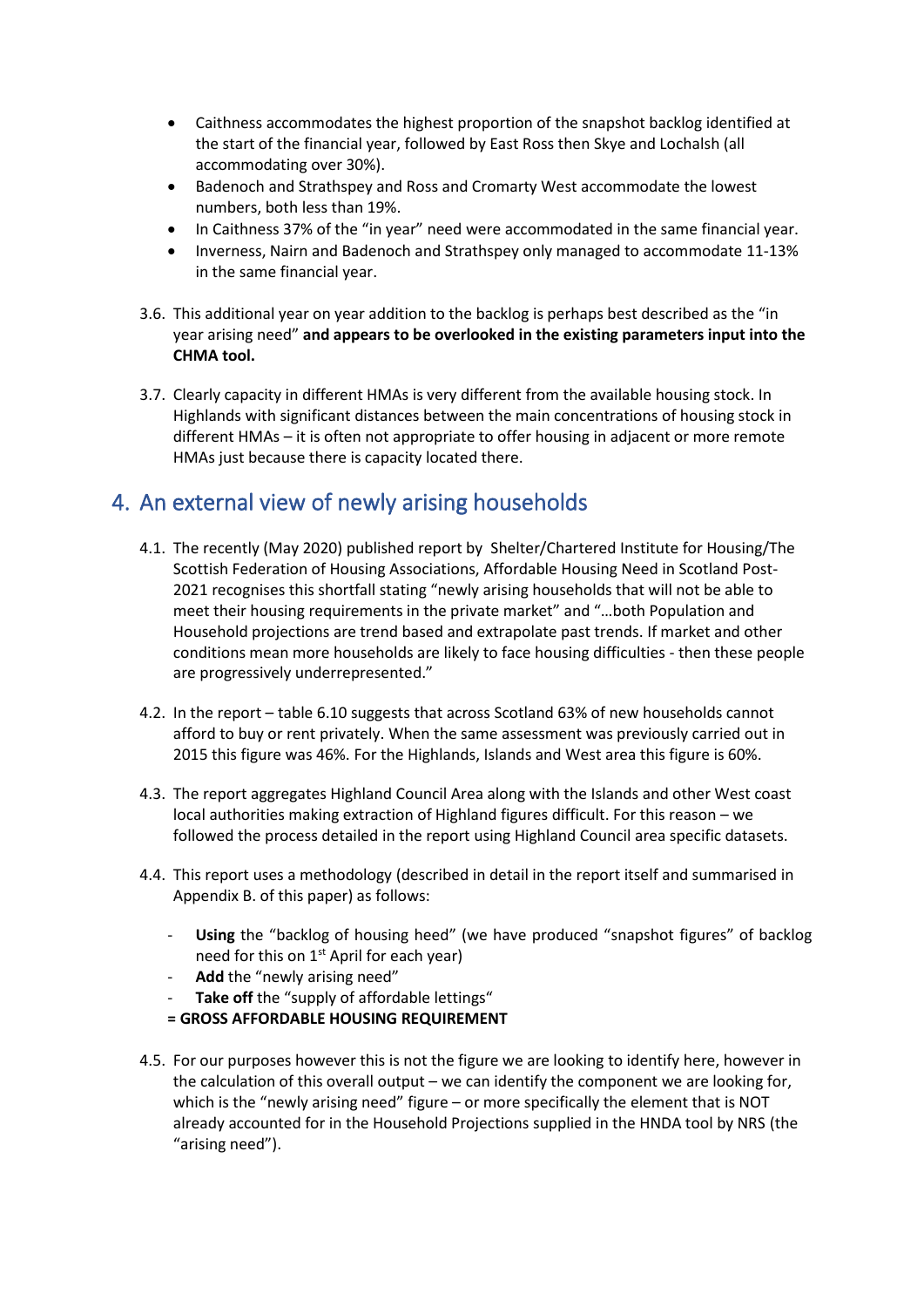4.6. The process used is described more fully in Appendix B. and has used a single year of data for Financial Year 2018/9 with data sourced appropriately to the Highland Council Area and following the same methodology. The outcome from this process identifies a total of 194 households "arising in year" (the additional unmet need that is not included in the 1st April snapshot) across the Highland Council Area.

### 5. Accommodating "in year arising need" need in the HNDA

- 5.1. The next stage was to consider how this additional component could be addressed in the HNDA. Two potential approaches were identified.
	- Approach 1. Simply add this total figure to the annual household totals supplied by NRS for Highland wide household arising need. Due to the way the HNDA tool works – the Highland wide household totals are then split proportionately (we have agreed to instead use a 10 year HMA aggregated house completions average to more appropriately allocate between HMAs). **This approach would however allocate this need to where houses have historically been built (all tenures) – not to where there are specific housing pressures.**
	- Approach 2. Accept the HNDA Tool calculated output totals from the chosen scenario. Outside the tool calculations identify which HMAs have this additional need (where the existing need is not being met) and proportionately allocate to the relevant HMAs. This approach was used and is described in **Appendix C.**

### 6. Summary

- 6.1. Our findings suggest that the existing methodology used in the HNDA tool does not account adequately for the position we find ourselves in in 2020/2021. Despite delivering high numbers of "Affordable Housing" as a proportion of around 1000 homes delivered per year, in the Highland Council Area we have seen no impact in the backlog of those in priority need.
- 6.2. We consider this is due to multiple factors:
	- There is an **unprecedented level of need, that exceeds historic trends,** and is not captured in the trend based projections used to identify changing numbers of households requiring housing.
	- **The need was never being met by the current system**, as demonstrated by lower than required delivery of affordable tenure housing (against HNDA 2015 figures) and the failure to reduce the backlog of need that we have demonstrated through monitoring of annual snapshot figures.
	- House price rises and increasing private rental costs against income are **making household formation less possible into these tenures.**
- 6.3. We use a total figure of **194 per year** as the reasonable annual estimate of "in year arising need".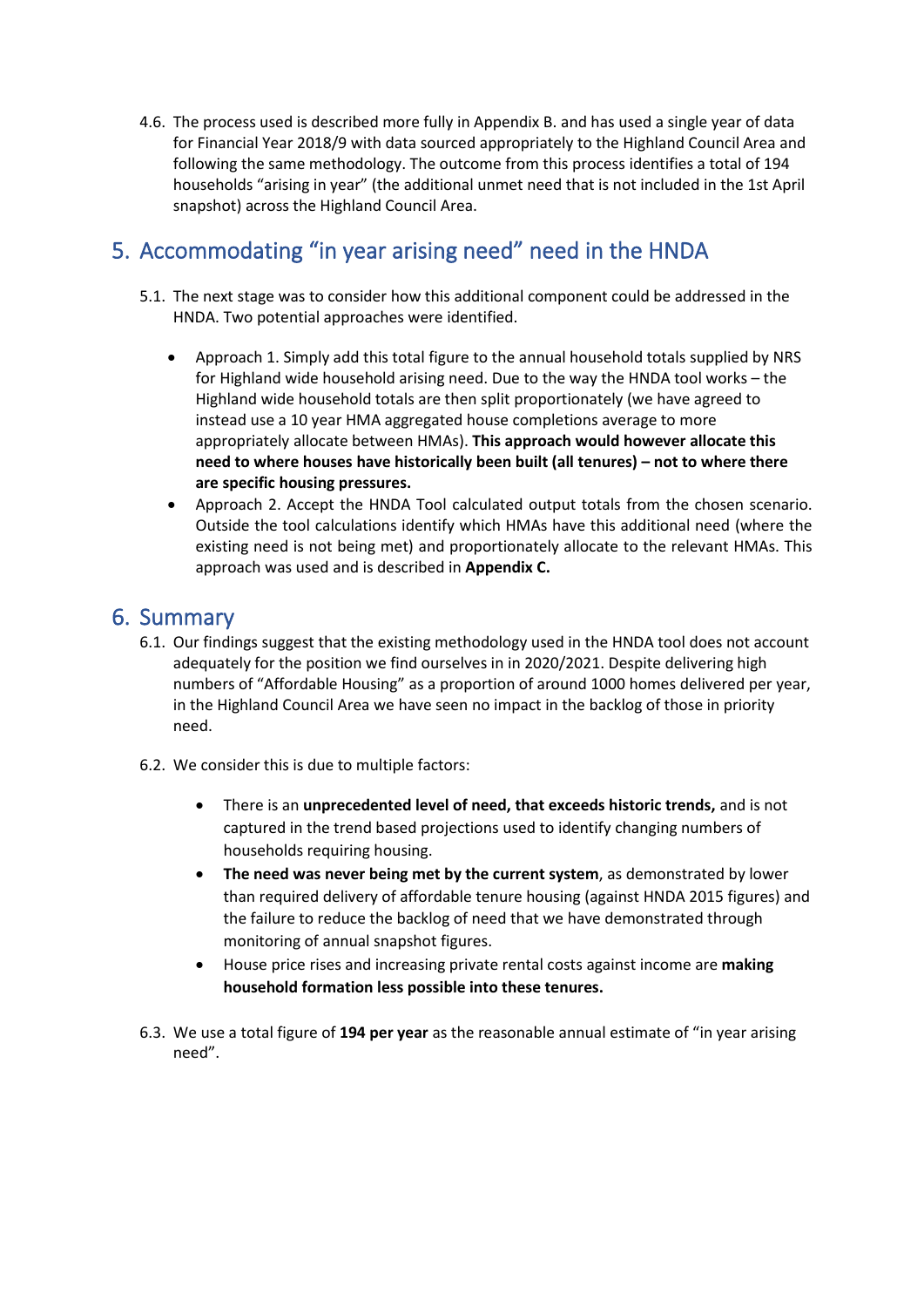# Appendix A. Assessment of a single year of Lettings FY 2018/19

**In the selected financial year from 1/4/2018 to 31/3/2019, 1829 lettings (by HC and RSLs) were made in the Financial Year.**

2319 applicants were identified using the Rules described in accompanying paper to this HNDA Paper\_1\_Backlog\_Definition\_2020\_HNDA and would qualify in the backlog of need referenced on 1 st April 2018:

- 589 of these applicants were housed (24.4% of the snapshot) by the end of the year.
- A further 419 who were NOT on the list at the start of the year snapshot date (but would have been considered as "Existing Need" if assessed at the time of snapshot) were also housed.
- A total of 1008 of those housed would have been considered as "Existing Need" if the rules were applied to them. This is 55.1% of that year's lettings.
- The position varies widely by Housing Market Area with a low of 15.9% being housed from Ross and Cromarty West, and 35% from Caithness and 9.7% from locations outside Highland Council Area.
- In Caithness of the 89 in "Existing Need" at the start of the year 32 were housed (36%) plus a further 120 who arose within the year and would have been assessed as in priority need – of a total of 324 lettings (others housed were on the Highland Housing Register but not considered to be in this priority need category).
- In Inverness HMA with 946 "Existing need" on the snapshot date 25.3% (239) were housed in the year and only an additional 52 of those who appeared "in Year" were housed.

The additional 821 housed were applicants from the rest of the Highland Housing Register who would not be assessed as "Existing Need" but could nevertheless be accommodated in the year – 496 from the assessment snapshot on April 1<sup>st</sup> 2018 and another 325 who joined the list within the year, and were housed within the year.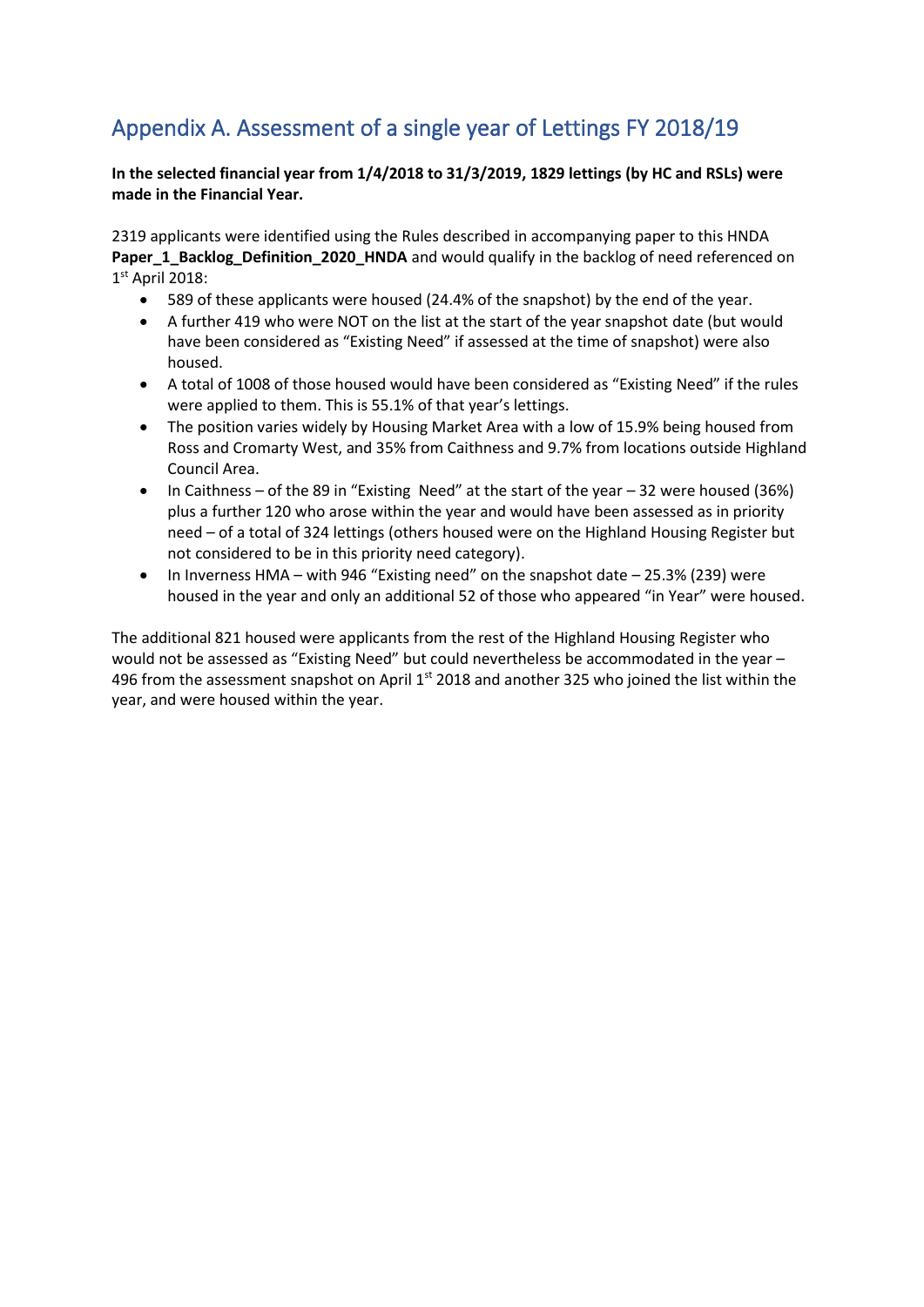## Appendix B. Summary of process for calculating In Year Arising Need

The recently published (May 2020) [Affordable Housing Need in Scotland Post-2021](https://scotland.shelter.org.uk/__data/assets/pdf_file/0010/1925668/Affordable_Housing_Need_in_Scotland_Post-21_final_report.pdf/_nocache) report describes a methodology aiming to calculate the gross affordable housing requirement. Although this is not what we are looking to identify here - to calculate the "unmet in year arising need", components in the methodology used in this modelling were particularly useful in identifying Highland Council area appropriate figures.

The overall methodology used in the study is:



We know the figure for **Step 1. Backlog of housing need** - this is taken as the snapshot of Priority Need identified on 1<sup>st</sup> April each year. In the case of Highland Council Area this has been steady between 2200 and 2300 over the last 5 years.

### **Step 2. Newly Arising need** consists of **two components**:

- The first component is the portion of all newly arising need (supplied in the NRS Household Projections) requiring affordable housing. This is calculated in the HNDA tool as a Highland Council Area total using the NRS supplied Household Projections. This uses a trend based projection which assumes that what has happened in the past, from the 5 years of trend forming data, will continue to happen in the same way into the future. We use the average figures for 10 years of house completions per HMA across the Highland Council Area to proportionately split this Highland Council Wide total to HMA level. This is all included in the HNDA tool.
- The second component is considered an additional component and consists of those becoming homeless in the period **over and above (and therefore in addition to) the trend projected need identified in component one above**. It can only realistically be estimated and will vary year on year.
	- $\circ$  In the simplest of terms this component attempts to quantify a number of households becoming homeless and is calculated using a count of those given an assessment of homelessness in a given year.
	- o Using Highland Housing Register (HHR) snapshots we know how many of those with a homelessness assessment who appeared on the  $1<sup>st</sup>$  April 2019 HHR snapshot **who were NOT on the 1st April 2018 list** (i.e. assessed in the year and were NOT housed by  $1<sup>st</sup>$  April snapshot 2019) – and we know the applicants on the 1<sup>st</sup> April 2018 snapshot applicants who were assessed as homeless who were housed WITHIN the financial year.
	- $\circ$  This gave a total number of 1648 households who were "assessed as homeless" (using the methodology described in Paper\_1\_Backlog\_Definition\_2020\_HNDA) for the year for which data was analysed FY 2018-2019.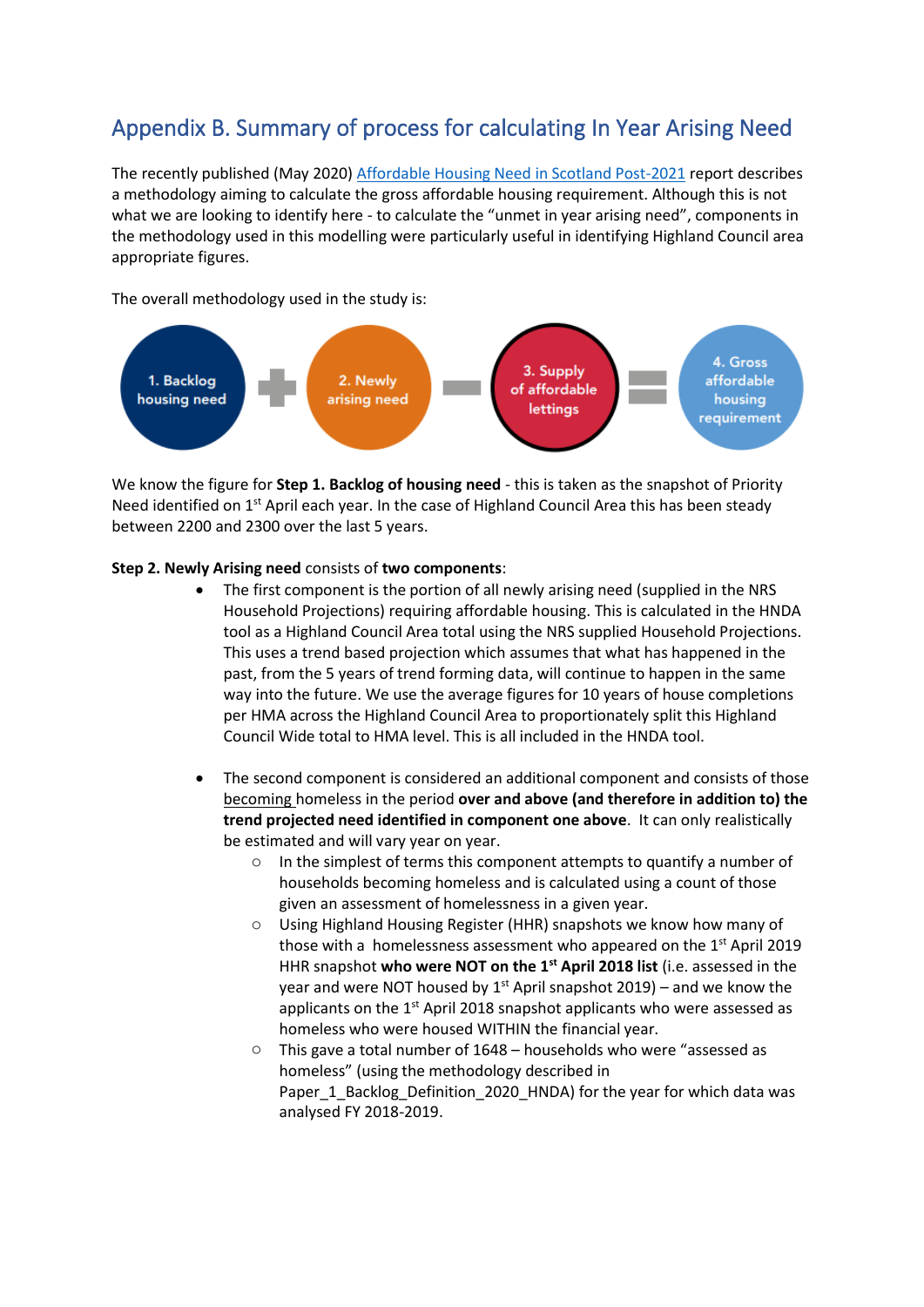In the referenced paper the wider Scotland methodology uses 60% as a factor for those assessed as homeless which typically lead to a social letting – so we have used this factor (\*0.6) to apply to this number (1648) to give **989 as the figure** identifying this component of additional need.

### **Step 3. Supply of Affordable lets (Step 3. In the methodology)**

This is perhaps better described as the existing housing stock's "ability to accommodate" (the number of housing units available to NEW tenants – it excludes those relet to existing tenants). This uses data to estimate **the supply of future affordable housing that is part of the existing stock** by a complex assessment of Social Rental Sector (SRS) stock lettings, the number of General Needs lets and proportion let to New tenants, plus adjustments for lets arising due to deaths or institutional care.

This analysis results in the calculation of a figure described as the **Supply of Social re-lets and for the Highland Council Area this is calculated as a capacity of 795 for the studied year.**

### **Calculating the additional "In Year arising need"**

The previous two steps have identified a factor that is not considered to be included in any element of the HNDA tool calculations. It provides an estimate of the undercapacity of the existing "available for reletting" housing stock across a year, that could be used to accommodate applicants assessed as homeless. The capacity of **795 figure** (the supply of re-lets available to new tenants) taken away from the previously calculated **989** (number assessed as homeless in given year), we get a figure of **194.**

**This figure of 194** is considered a reasonable estimate from this one year of detailed analysis using data available within Highland Council and is used to deliver a Highland Council Area wide total. It could be described as **the additional need over and above the affordable requirement forecast by trend based projections**. It represents the inability of the existing stock to accommodate those **in priority need arising in addition to new households forming each year** Highland Wide.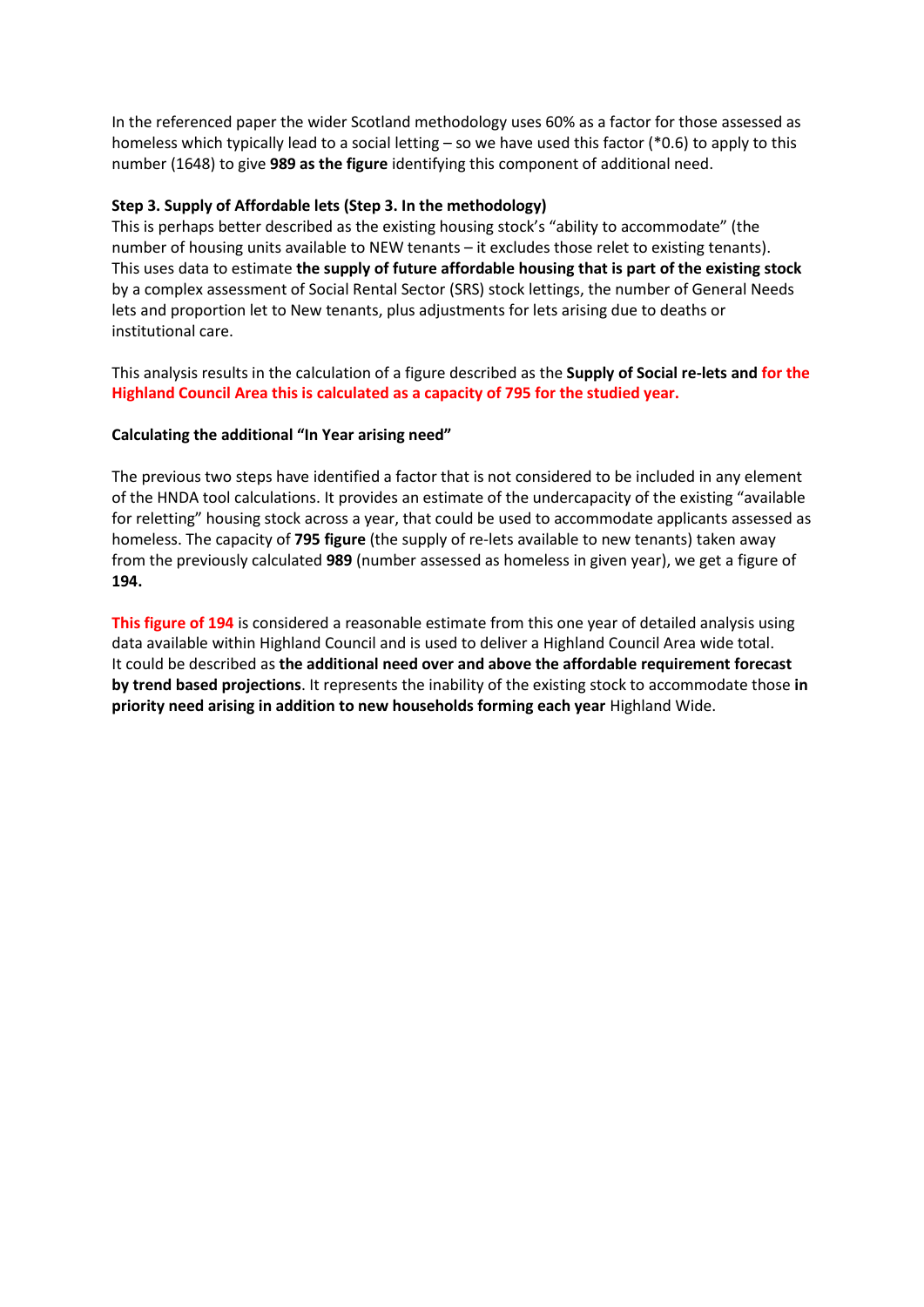# Appendix C. Methodology for distributing "In-year arising need" across HMAs

Clearly the ability to meet this additional demand varies significantly by Housing Market Area within the wide Highland Council area of responsibility (see table below). It is not considered appropriate to add any of this figure into HMAs where there exists a positive figure calculated from the "Capacity to accommodate" (i.e. where the "Existing Need identified on the snapshot date" minus the "total housed in a year" results in a negative figure).

An approach that only applies this need to the areas where there is no capacity to accommodate was required.

| <b>Housing</b><br><b>Market</b><br>Area | Annual<br><b>Priority</b><br><b>Need</b><br><b>Housed</b> | <b>Priority at</b><br>snapshot<br>date<br>(01/04/2018) | <b>Total</b><br><b>Housed</b><br>(includes<br>all<br>priorities) | Capacity to<br>accommodate* | <b>Proportion of</b><br>"In Year"<br>arising need to<br>allocate** |
|-----------------------------------------|-----------------------------------------------------------|--------------------------------------------------------|------------------------------------------------------------------|-----------------------------|--------------------------------------------------------------------|
| <b>BS</b>                               | 33                                                        | 129                                                    | 65                                                               | 64                          | 7.3%                                                               |
| <b>CA</b>                               | 188                                                       | 108                                                    | 374                                                              | $-266$                      |                                                                    |
| ER                                      | 128                                                       | 179                                                    | 240                                                              | $-61$                       |                                                                    |
| IN                                      | 300                                                       | 1122                                                   | 496                                                              | 626                         | 71.6%                                                              |
| LO                                      | 83                                                        | 197                                                    | 147                                                              | 50                          | 5.7%                                                               |
| <b>MR</b>                               | 110                                                       | 215                                                    | 187                                                              | 28                          | 3.2%                                                               |
| <b>NA</b>                               | 37                                                        | 104                                                    | 77                                                               | 27                          | 3.1%                                                               |
| <b>RCW</b>                              | 22                                                        | 46                                                     | 39                                                               | $\overline{7}$              | 0.8%                                                               |
| <b>SL</b>                               | 55                                                        | 158                                                    | 86                                                               | 72                          | 8.2%                                                               |
| SU                                      | 52                                                        | 61                                                     | 118                                                              | $-57$                       |                                                                    |

\*Capacity to accommodate is Snapshot date Priority Need – Total Housed in year \*\* Calculated using proportion of shortfall (sum of positive numbers only) per HMA

Capacity to accommodate is identified in Caithness, East Ross and Sutherland, and shortfalls are identified in all other HMAs. The magnitude of the shortfall varies and this is used to proportionately allocate this need to the appropriate HMA.

#### Worked examples:

#### **Caithness HMA**

Priority Need (on the snapshot date) is 108 Total Housed (in year) is 374 108-374 = Negative Number (-266) **indicating plenty of available stock** to cover the priority need

#### **Inverness HMA**

Priority Need (on the snapshot date) is 1122